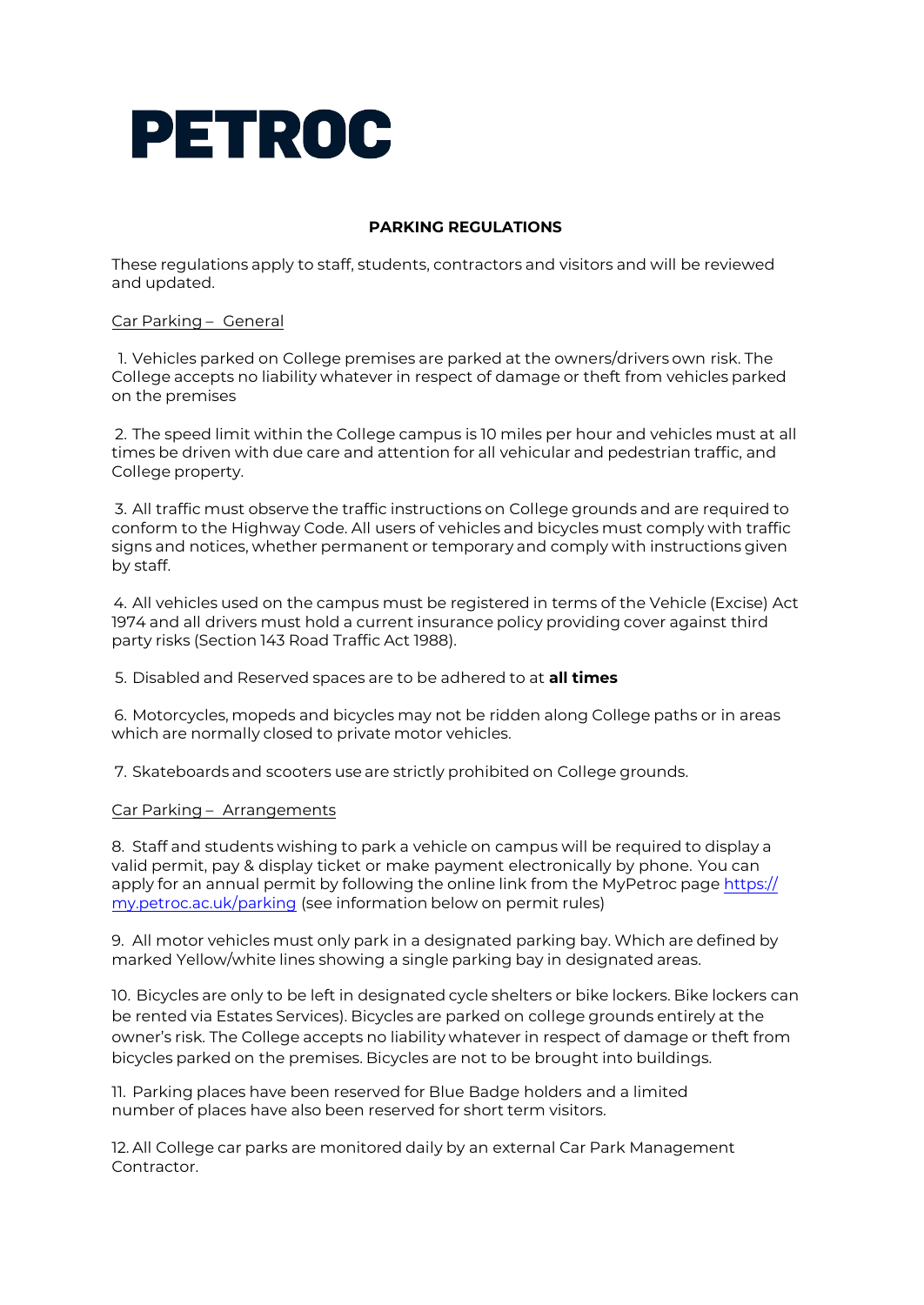13. Local signage placed around the grounds details the Car Parking Arrangements. Further information is available in the form of information leaflets for staff and student parking, which are available on the intranet.

14. Motorcycle users do not need to pay, but must park within the designated motorcycle parking areas. If using a parking bay then payment is required.

15. All other spaces will be pay and display at a rate of £1.20 per day.

## **Registration and receipt of a parking permit does not guarantee a parking space.**

16. The College reserves the right to refuse issuing a parking permit and/or withdraw a driver's permit at any time.

#### Car Parking – Breach of Regulations

17. Any vehicle parked in breach of current parking regulations will be issued with a Parking Charge Notice (PCN) by the Car Parking Contractor.

18. The current fee for payment of a PCN is £60 reduced to £30 if paid within 14 days of issue of the PCN.

19. Appeals against PCNs are to be made direct to Total Parking Solutions; full details of how to appeal are on the PCN.

#### Car Parking – Vehicle abandonment

20. Any motor vehicle which in the opinion of the College is causing an obstruction or a safety hazard or is found to have been apparently abandoned within the College grounds will be liable to be removed. In cases of apparent abandonment, the College authorities will take all reasonable steps to obtain the registered owner's particulars, and if ownership is established the owner will be requested in writing to have the vehicle removed within 14 days and failure to do so will result in arrangements being made for its disposal.

21. Any expense incurred in the removal or by the abandonment or disposal of such a vehicle will be passed on to the registered owner.

22. The College Authorities will not be held responsible for any loss or damage in respect of abandoned vehicles.

#### Car Parking – Reserved Spaces

23. There are a number of reserved spaces for visitors at Brannams, North Devon & Mid Devon campuses. These spaces are to be booked via Reception at each site and are on a first come first served basis. It is the responsibility of the College Host to reserve a space for their visitor and inform the visitor of the Car Parking Arrangements.

24. Reserved spaces for more than 6 visitors (North Devon) or 4 (Brannams & Mid Devon Campus) are to be requested at least 10 working days in advance to Customer Services and are subject to approval. Spaces for large events should not be advertised or offered prior to approval. Visitors/students arriving for meetings, exams etc are classed as normal users and should be advised to arrive in plenty of time to locate any available free space. All are required to display a valid permit or ticket.